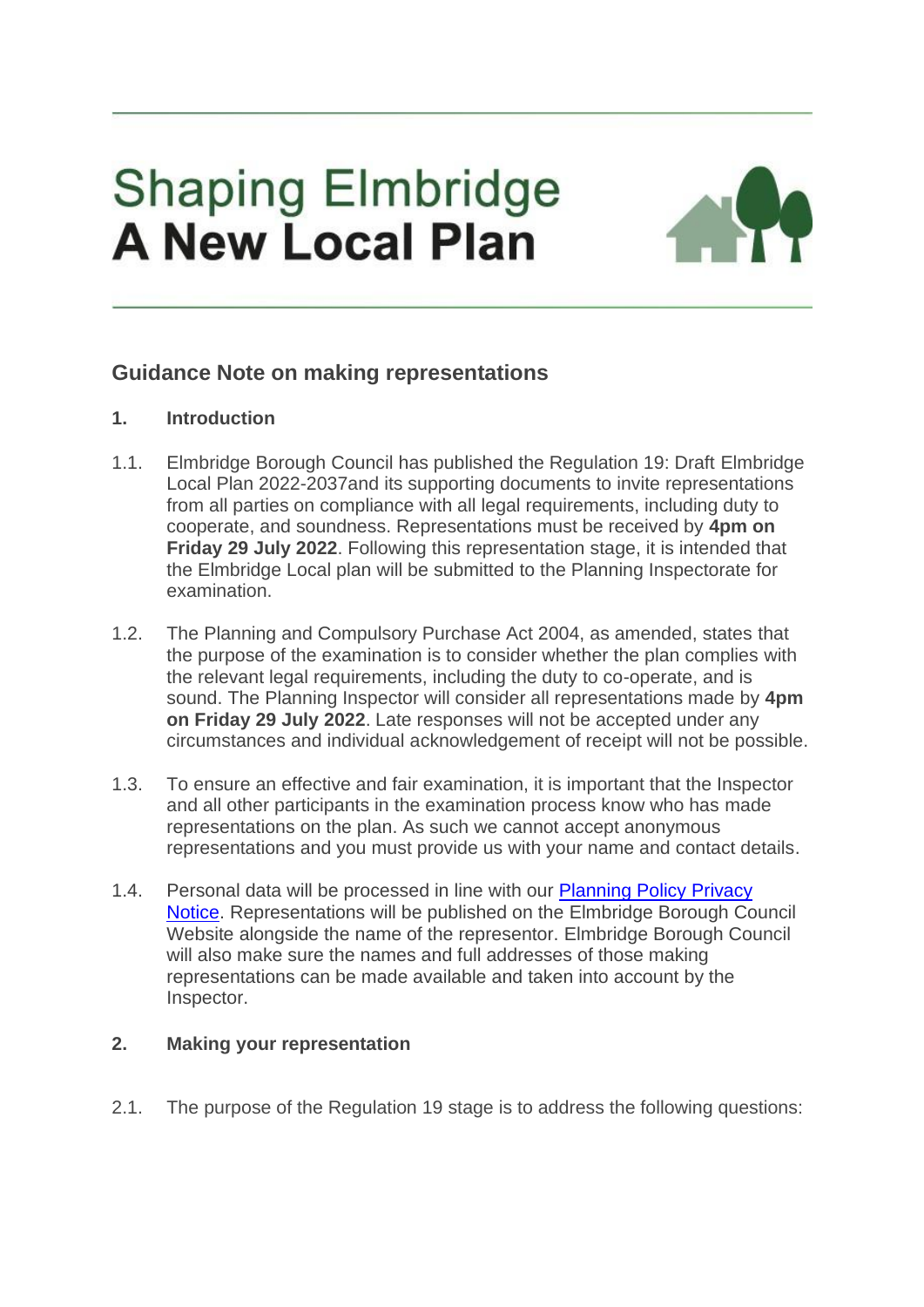- **Has the plan been prepared in accordance with all legal and procedural requirements?**
- **Does the plan meet the prescribed tests of soundness?**
- 2.2. You should consider the following before making your representation on legal compliance.



- 2.3. You should consider the following before making a representation on compliance with the duty to cooperate:
- a. Section 33A of the PCPA requires the Local Planning Authority (LPA) to engage constructively, actively and on an ongoing basis with neighbouring authorities and certain other bodies over strategic matters during the preparation of the plan. The LPA will be expected to provide evidence of how they have complied with the duty.
- b. Non-compliance with the duty to cooperate cannot be rectified after the submission of the plan. Therefore, the Inspector has no power to recommend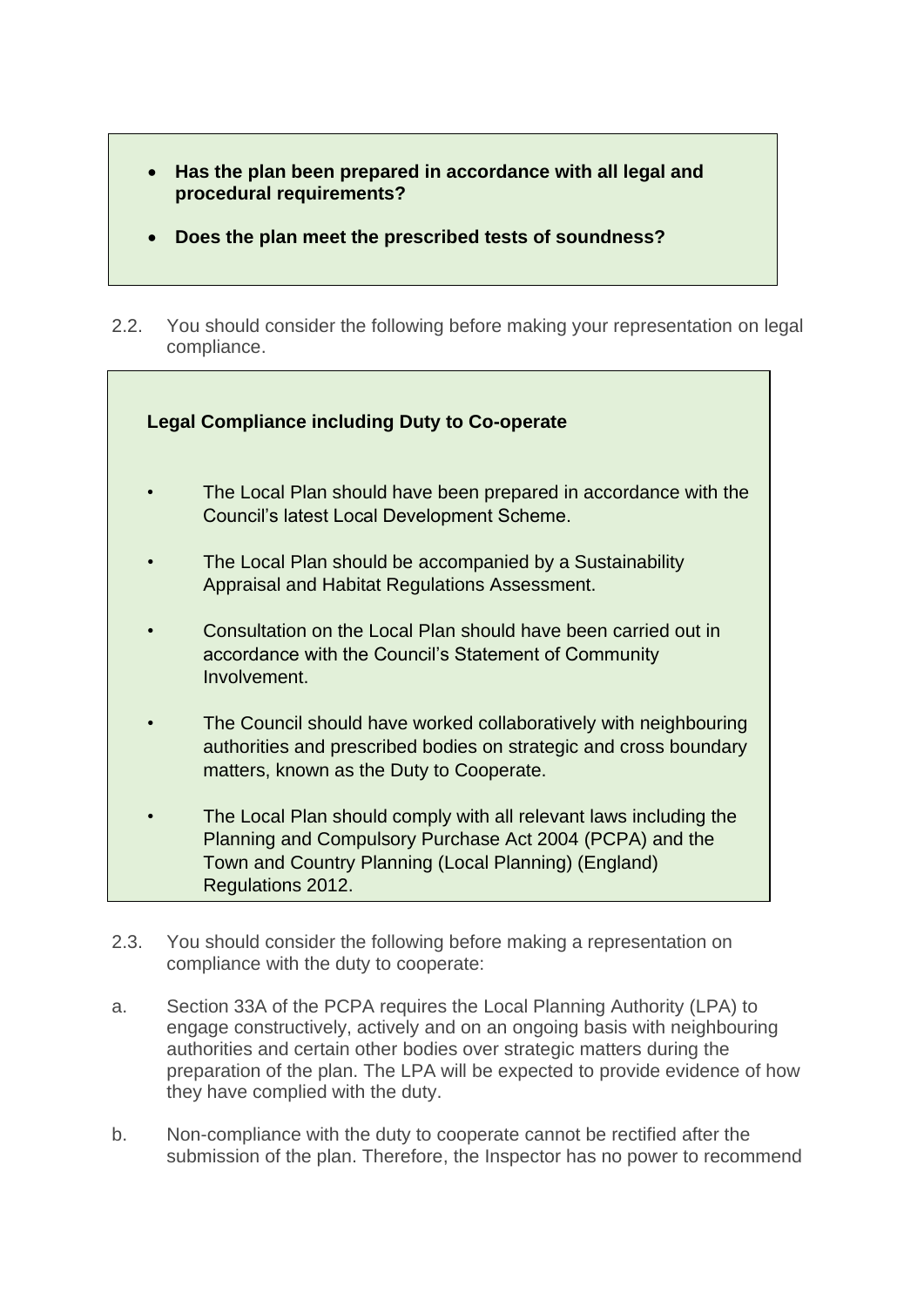modifications in this regard. Where the duty has not been complied with, the Inspector cannot recommend adoption of the plan.

#### **Soundness**

The tests of soundness are set out in paragraph 35 of the National Planning Policy Framework (NPPF). Plans are sound if they are:

- a) **Positively prepared** the plan provides a strategy which, as a minimum, seeks to meet Elmbridge's objectively assessed needs (this includes the need for housing, employment, retail and other forms of development); and is informed by agreements with other authorities, so that unmet need from a neighbouring area is accommodated where it is practical to do so and is consistent with achieving sustainable development.
- b) **Justified** the plan includes an appropriate strategy, which takes account of the reasonable alternatives, and is based on proportionate evidence.
- c) **Effective** proposals are deliverable over the plan period and based on effective joint working on cross-boundary strategic matters, that have been dealt with rather than deferred, as evidenced by the statement of common ground.
- d) **Consistent** with national policy enabling the delivery of sustainable development in accordance with the policies including the National Planning Policy Framework.
- 2.4. If you think the content of the plan is not sound because it does not include a policy on a particular issue, you should go through the following steps before making representations:
	- a) Is the issue with which you are concerned already covered specifically by national planning policy?
	- b) Is the issue with which you are concerned already covered by another policy in this plan?
	- c) If the policy is not covered elsewhere, in what way is the plan unsound without the policy?
	- d) If the plan is unsound without the policy, what should the policy say?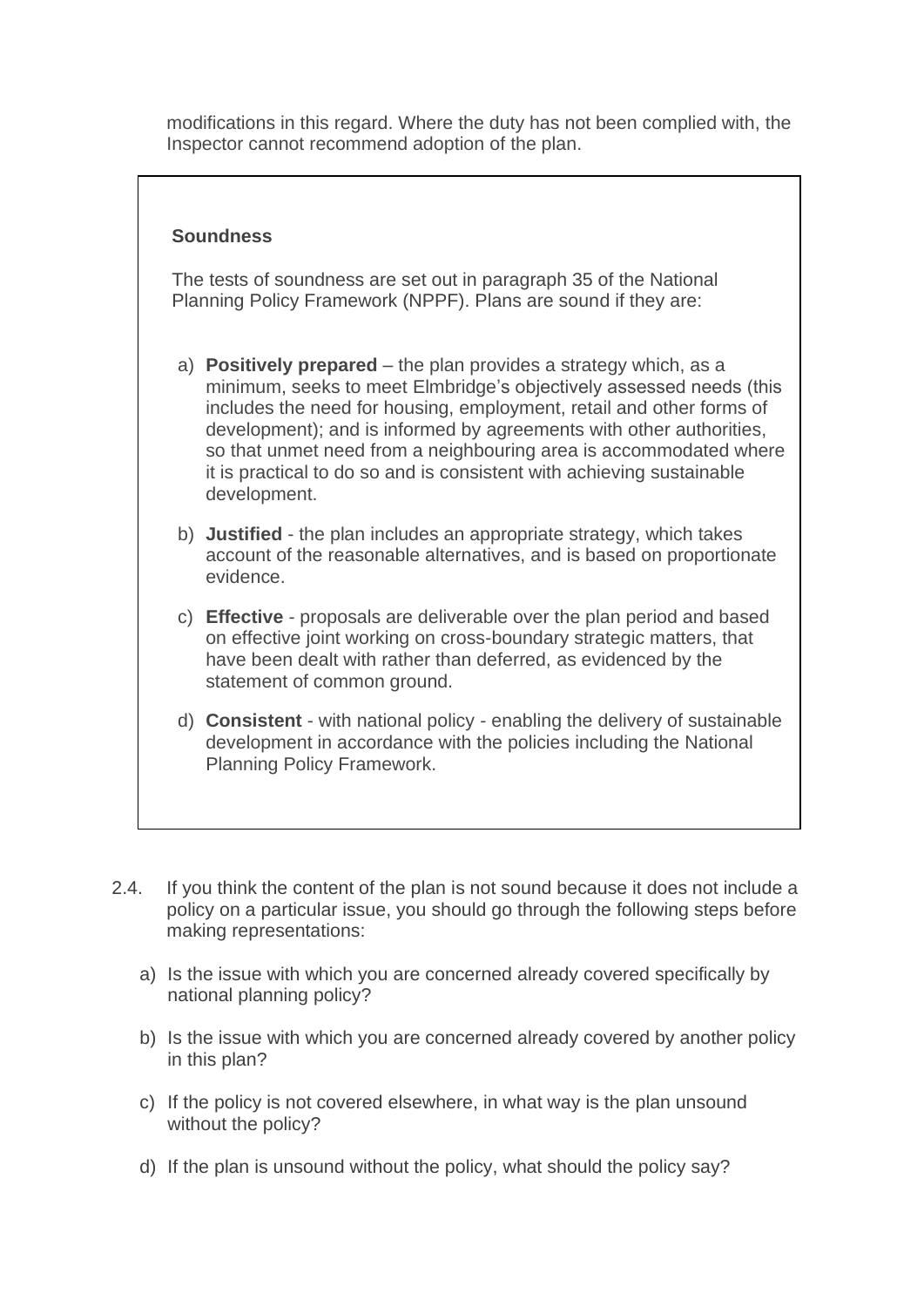# **3. General Advice**

- 3.1. If you wish to make a representation seeking a modification to a plan or part of a plan you should set out clearly in what way you consider the plan or part of the plan is legally non-compliant or unsound, having regard as appropriate to the soundness criteria in the box above. Your representation should be supported by evidence wherever possible. It will be helpful if you also say precisely how you think the plan should be modified.
- 3.2. You should provide succinctly all the evidence and supporting information necessary to support your representation and your suggested modification. You can attach supporting documents to your representation. You should not assume that you will have a further opportunity to make submissions. Any further submissions after the plan has been submitted for examination may only be made if invited by the Inspector, based on the matters and issues the Inspector identifies.
- 3.3. Where groups or individuals share a common view on the plan, it would be very helpful if they could make a single representation which represents that view, rather a large number of separate representations repeating the same points. In such cases the group should indicate how many people it is representing and how the representation has been authorised.
- 3.4. Please consider carefully how you would like your representation to be dealt with in the examination: whether you are content to rely on your written representation, or whether you wish to take part in hearing session(s). Only representors who are seeking a change to the plan have a right to be heard at the hearing session(s), if they so request. In considering this, please note that written and oral representations carry the same weight and will be given equal consideration in the examination process.

#### **4. Published documents**

- 4.1. The Draft Elmbridge Local Plan sets out how the communities and places of Elmbridge will develop over the next 15 years. It includes policies and site allocations to guide the development and use of land as well as those areas that will be protected and enhanced for heritage or nature conservation purposes. It will form the basis on which planning applications in the borough will be determined. Once adopted, the Local Plan will replace the 2011 Core Strategy and 2015 Development Management Plan.
- 4.2. As a result of feedback from our previous consultations on the Draft Local Plan (Regulation 18 consultations) we have now progressed the Local Plan to the next formal stage known as Regulation 19 (Publication). The Regulation 19 (Publication) Local Plan is the document that will be submitted to the Planning Inspectorate for Examination in Public. It is the version that the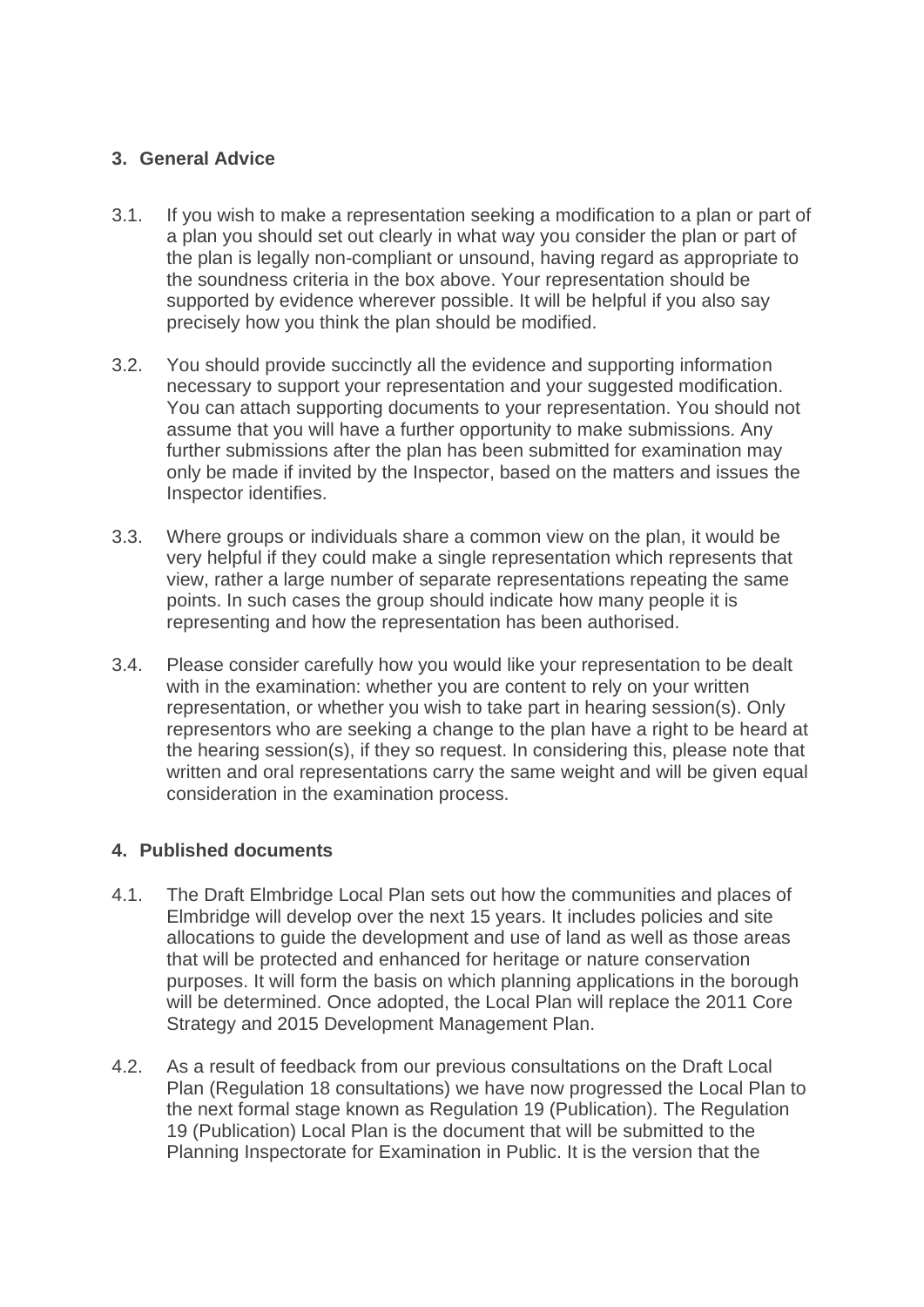council seeks to adopt, subject to that examination, as the future framework for decision making on planning.

- 4.3. The draft policies map is available to view via an interactive map which can be accessed via a link on the consultation homepage. This draft map illustrates the policies that affect a particular site, area or settlement in the borough. It includes existing designations alongside new additions such as retail boundary changes, Local Green Spaces and housing allocations. It should be used in conjunction with the draft Local Plan. If you have any comments, you can click on the designation and a box will contain a link to the Regulation 19 portal to allow you to make your representation.
- 4.4. In addition to the Draft Elmbridge Local Plan and the Draft Policies Map, Elmbridge Borough Council is also seeking representations on:
	- The Sustainability Appraisal of the Draft Elmbridge Local Plan, which assesses the extent to which it will help to achieve relevant environmental, economic and social objectives, when judged against the alternatives.
	- The Habitats Regulations Assessment of the Draft Elmbridge Local Plan, which considers the impact on internationally designated nature conservation sites.
- 4.5. When making a representation on the Sustainability Appraisal or the Habitats Regulations Assessment, please indicate whether you consider that the representation means the Regulation 19: Draft Elmbridge Local Plan is or is not legally compliant, sound and compliant with the duty to cooperate.
- 4.6. If the representation on the Sustainability Appraisal or the Habitats Regulations Assessment is seeking a modification to the Draft Elmbridge Local Plan, you should set out clearly in what way you consider the Local Plan is not legally non-compliant or unsound, having regard as appropriate to the soundness box above. Your representation should be supported by evidence wherever possible. It will be helpful if you also say precisely how you think the Draft Elmbridge Local Plan should be modified.
- 4.7. The Draft Elmbridge Local Plan has also been subject to an Equality Impact Assessment. Extensive supporting documents and evidence have been prepared to inform the Draft Elmbridge Local Plan.
- 4.8. Representations can be made on any of the supporting documents and evidence by relating them to the relevant paragraph, policy (including its explanation), site or policies map in the Draft Elmbridge Local Plan.
- 4.9. A Statement of Representations Procedure and Consultation Statement have been produced to inform this process, in line with the standards set out in the council's published Statement of Community Involvement (SCI) and national guidance.